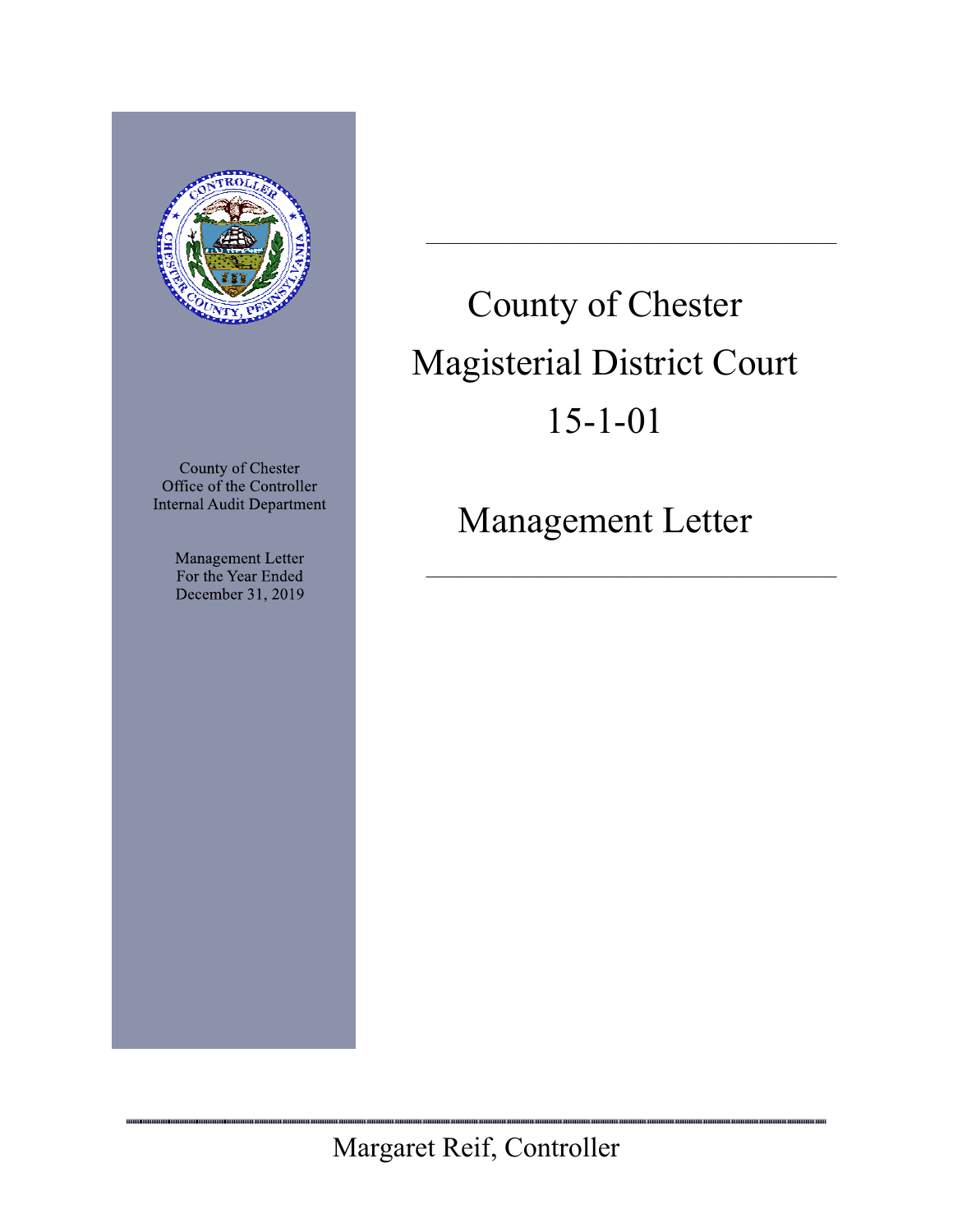# **Magisterial District Court 15-1-01 - Executive Summary**

| Are there any MAJOR issues that require management's immediate action and/or attention?<br>(Sufficient controls are not in place to address the associated risk.)                       | N <sub>0</sub> |
|-----------------------------------------------------------------------------------------------------------------------------------------------------------------------------------------|----------------|
| Are there any LESSER SIGNIFICANT issues that require management's action and/or attention?<br>(Process is not critical to the overall operation.)                                       | N <sub>0</sub> |
| Are there any MINOR issues that do not require management's action and/or attention?<br>(Sufficient controls are in place and issue is strictly a result of human error and oversight.) | N <sub>0</sub> |

| Recap of Findings Identified |
|------------------------------|
| Major Findings               |
| Lesser Significant Findings  |
| Minor Findings               |

 $m$ argaret (leit

Margaret Reif, Controller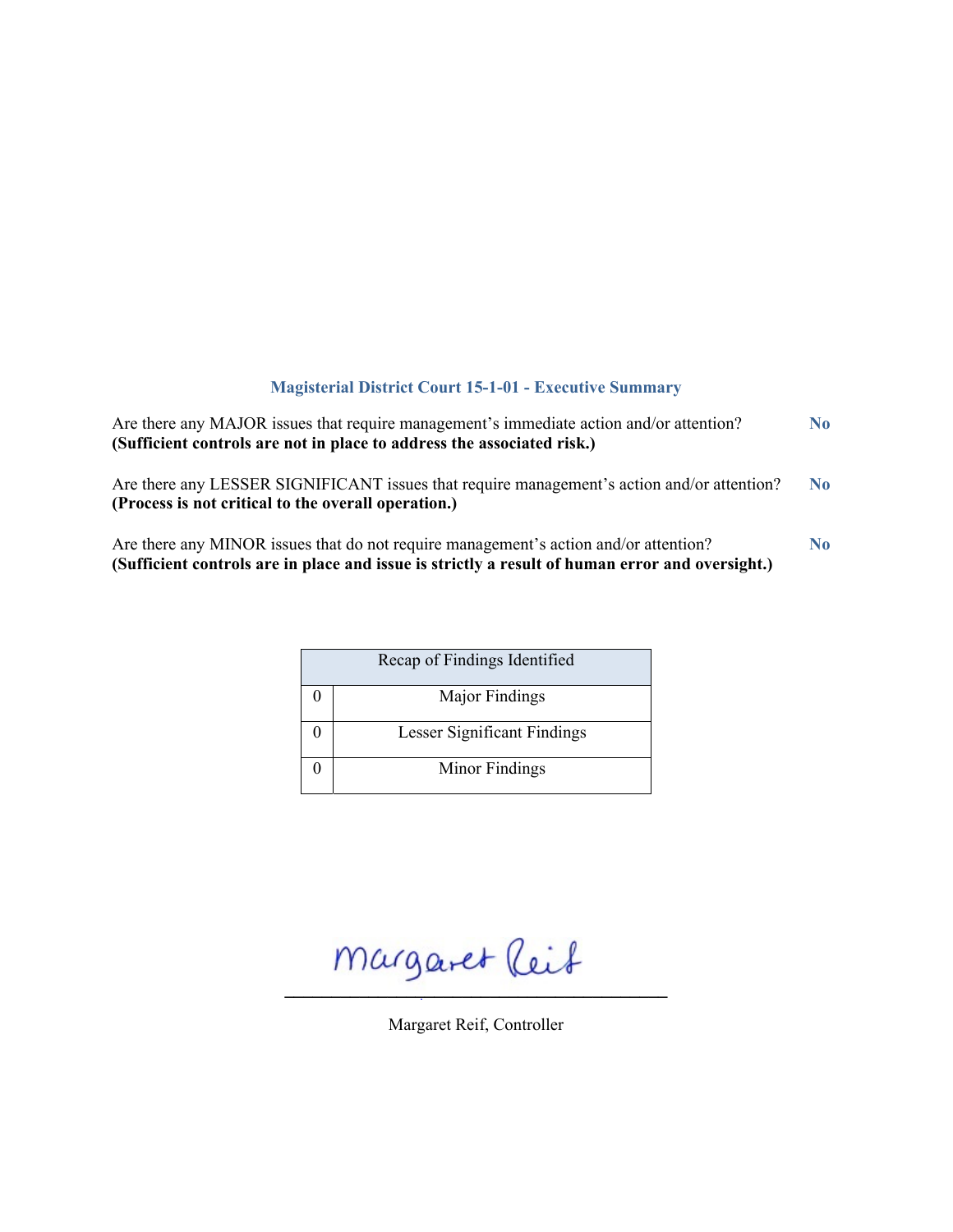#### Introduction

On March 12, 2021, Internal Audit completed an audit of Magisterial District Court 15-1-01 *(District Court)* for the year ended December 31, 2019. Christian J. Kriza was the auditor-in-charge. Internal Audit is required by Pennsylvania County Code to review county offices annually to ensure compliance with policies and procedures and to assess their overall internal control structure. The scope of the audit included a review of the following:

- Cash and Petty Cash
- Undisbursed Funds
- Cash Receipts
- Manual Receipts
- Cash Disbursements
- Voided Transactions
- Escheats/Stale Dated Checks

We conducted our audit in accordance with generally accepted auditing standards and standards applicable to financial audits contained in Government Auditing Standards issued by the Comptroller General of the United States. We have also issued our Independent Auditor's Report on Internal Control over Financial Reporting and on Compliance and Other Matters concurrent with this Management Letter. Disclosures and other information in that Report (also dated March 12, 2021) should be considered in conjunction with this Management Letter.

## Summary

The *District Court* was found to be in compliance with policies and procedures mandated by the County of Chester and by the Administrative Office of Pennsylvania Courts. A final copy of this report will be transmitted electronically to you upon receipt of your responses. In addition, since audit reports are a matter of public record, your final report will be posted on the Controller's webpage within one week of issuance.